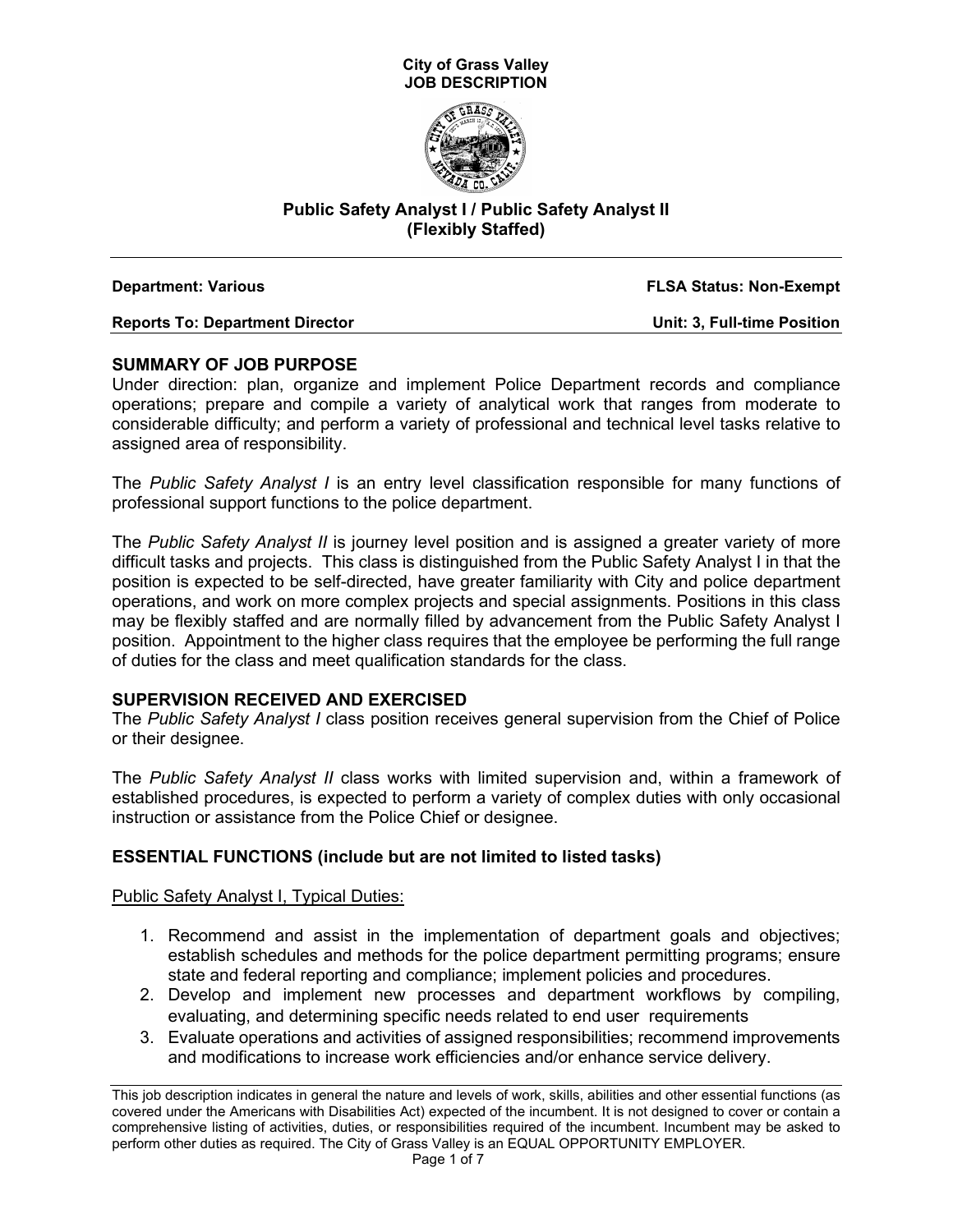

# **Public Safety Analyst I / Public Safety Analyst II (Flexibly Staffed)**

- 4. Accurately report monthly and annual reports to various state and federal agencies (i.e., DOJ and FBI reporting including, but not limited to, UCR/NIBRS crime data, RIPA stop data, CLETS compliance data and reports, etc.)
- 5. Coordinate personnel applications, testing, hiring, and onboarding functions
- 6. Research, compile, and prepare reports and documentation on program activities; maintain records of findings and corrective actions; prepare periodic status reports and/or annual public-facing reports.
- 7. Provide information and direction to the public at the counter, via telephone, e-mail, and written correspondence related to the police departments processes including, but not limited to, evidence, report acquisition, compliance with public records requests, media inquiries, and the like.
- 8. Review applications, documents, and public requests to assure basic submittal requirements are provided based on established criteria; log-in and coordinate routing of various permits and requests to appropriate departments and outside agencies.
- 9. Assist with the development of marketing and informational materials.
- 10. Create, disseminate, and analyze service delivery surveys. Maintain records and suggest new or emerging metrics to survey.
- 11. Respond to requests for information from the general public, City staff, and other interested parties; research requested information and make recommendations appropriate to resolving inquiries and/or complaints.
- 12. Perform a variety of responsible customer service duties in support of an assigned area or function including, but not limited to, billing, licensing/permitting, office support, records maintenance, accounting, and cashiering.
- 13. Receive and processes applications and license renewals; verify accuracy of information on applications, collects fees, and posts payments; route applications to appropriate personnel and/or departments for review and action.
- 14. Receive and responds to requests for City or department records and documents; convert hardcopy records into digital formats; index digital records into an electronic records system; maintain electronic and hardcopy files; file and retrieve records and route as necessary.
- 15. Manages accounts payable and receivable; ensures bills and payroll are processed in a timely and accurate manner; and interfaces with vendors and City departments related to day-to-day budget administration matters
- 16. May serve as custodian of petty cash and checks; assume responsibility for maintaining records of petty cash distributions; reconcile petty cash; ensures ample supply of cash on hand.
- 17. Monitor work activities to ensure safe practices, quality and accuracy; ensure compliance to applicable rules, policies and procedures.
- 18. Perform general administrative work as required, including but not limited to preparing reports and correspondence, entering computer data, etc.

This job description indicates in general the nature and levels of work, skills, abilities and other essential functions (as covered under the Americans with Disabilities Act) expected of the incumbent. It is not designed to cover or contain a comprehensive listing of activities, duties, or responsibilities required of the incumbent. Incumbent may be asked to perform other duties as required. The City of Grass Valley is an EQUAL OPPORTUNITY EMPLOYER.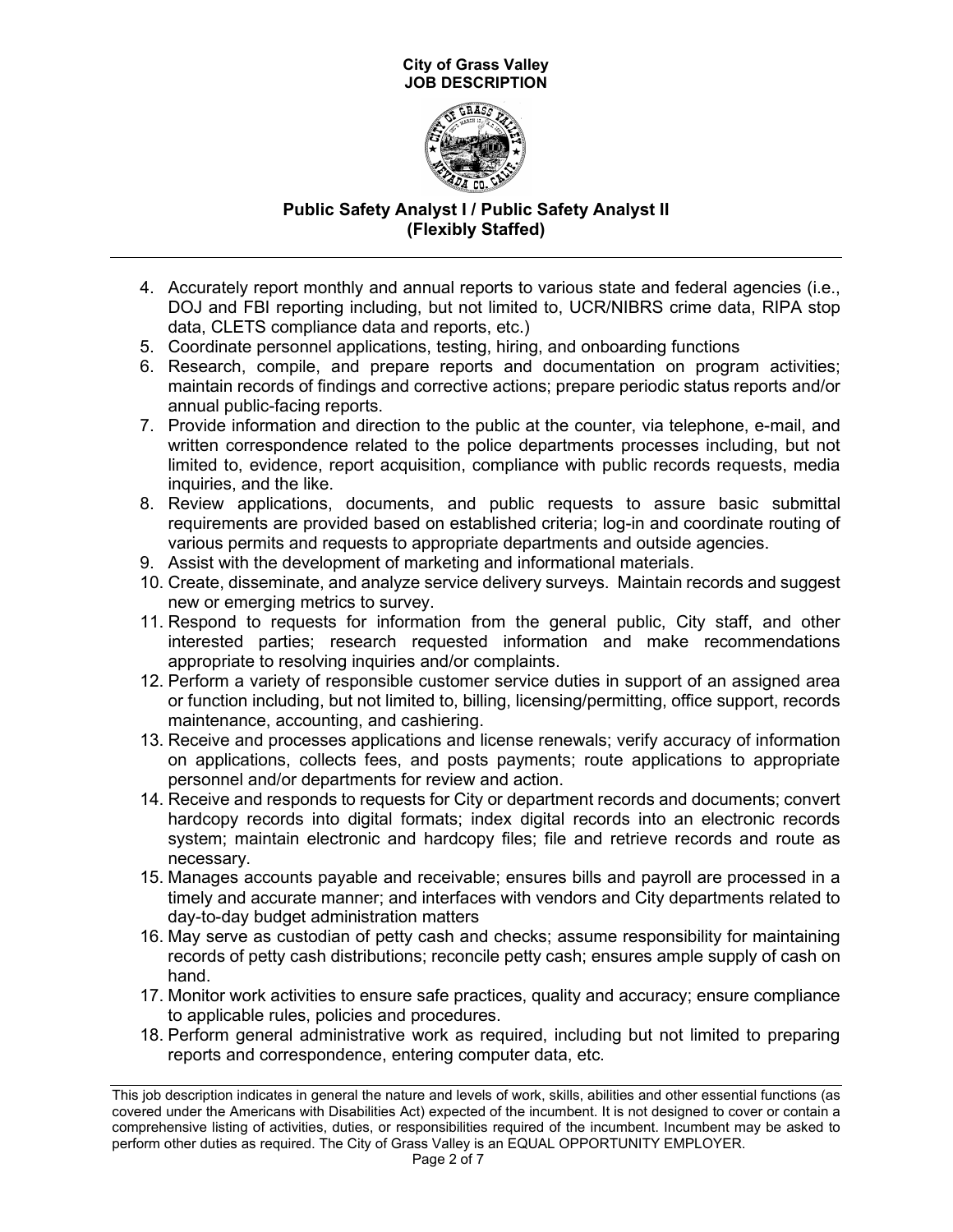

# **Public Safety Analyst I / Public Safety Analyst II (Flexibly Staffed)**

- 19. Establish and maintain positive working relationships with other City staff, representatives of community organizations, state/local agencies, consultants, contractors, visitors, and the public.
- 20. Provides exceptional customer service experience for members of the public and visitors to the police department and/or City
- 21. Perform related other duties as assigned.

## Public Safety Analyst II, Additional Duties:

- 1. Analyze program activities and develop corrective actions in conjunction with police department management staff.
- 2. Maintain staff directories, personnel files, and other internal confidential files as necessary
- 3. Prepare correspondence, records, or other responses to civil and criminal court requests, including but not limited to, civil liability cases in federal courts and other discovery requests, including personnel file discovery
- 4. Interface with the City Attorney's office on questions of court
- 5. Review applications for accuracy and compliance with pertinent laws.
- 6. Seek, apply for, and administer grants.
- 7. Work directly with department vendors to manage customer issues and to improve customer service.
- 8. Ensure compliance with state and federal mandates related to data reporting; report the same accurately and in a timely fashion
- 9. Provide training for Public Safety Analysts and other staff.
- 10. Assist with the management of contracts.
- 11. Assist police department staff with complex case management, including occasional fieldbased work.

## **KNOWLEDGE, SKILLS AND ABILITIES:**

Knowledge of:

- 1. Basic principles, procedures, and methods used in the performance of customer service and basic office duties.
- 2. Operations, services and activities of the police department or function to which assigned.
- 3. Basic mathematical principles.
- 4. Methods and techniques of proper phone etiquette.
- 5. Principles and procedures of record keeping and filing.
- 6. English usage, spelling, grammar, and punctuation.
- 7. Business letter writing and basic report preparation.
- 8. Office procedures, methods, and equipment including computers and applicable software applications such as word processing, spreadsheets, and databases.
- 9. Pertinent federal, state, and local laws, codes, and regulations.

This job description indicates in general the nature and levels of work, skills, abilities and other essential functions (as covered under the Americans with Disabilities Act) expected of the incumbent. It is not designed to cover or contain a comprehensive listing of activities, duties, or responsibilities required of the incumbent. Incumbent may be asked to perform other duties as required. The City of Grass Valley is an EQUAL OPPORTUNITY EMPLOYER.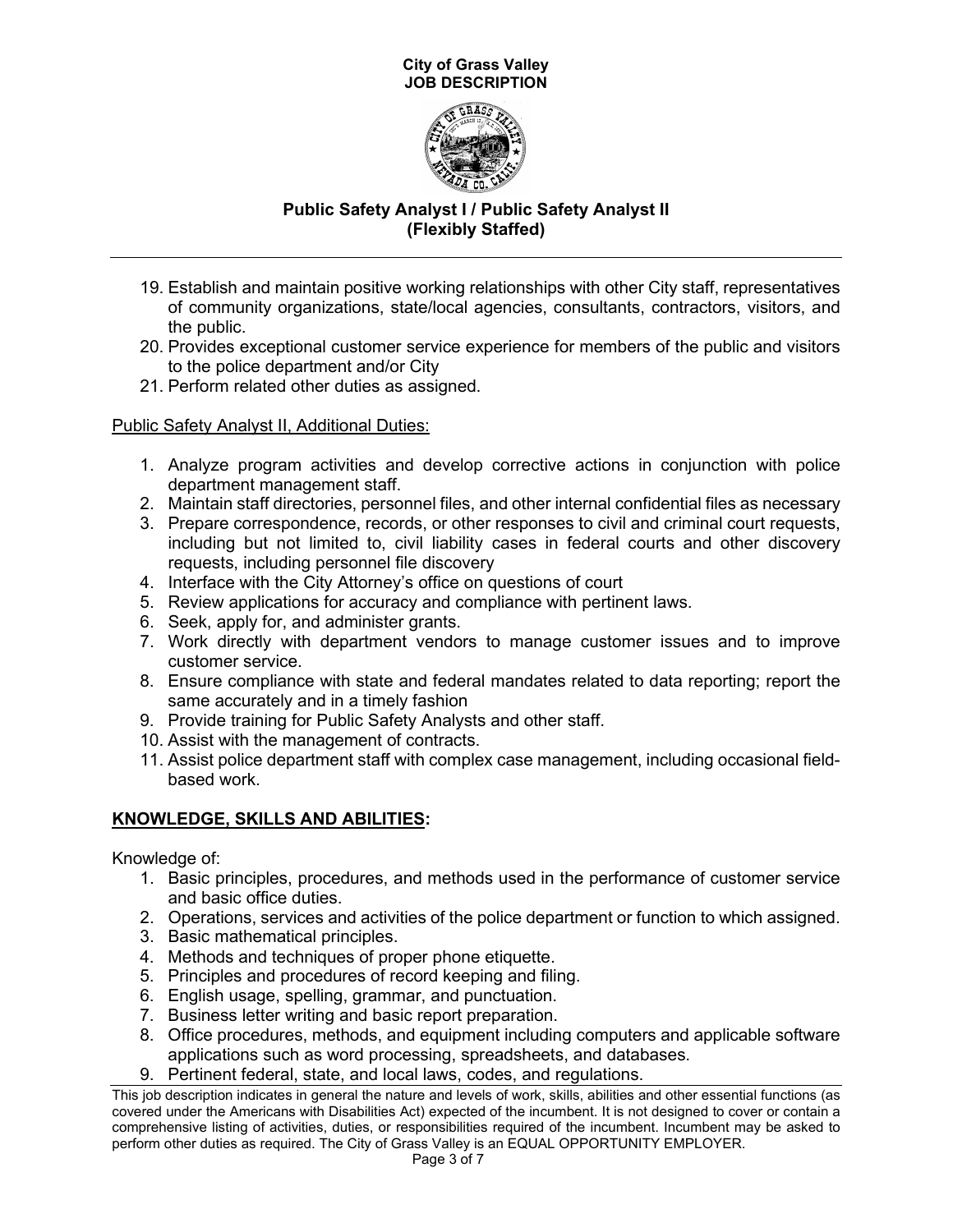

# **Public Safety Analyst I / Public Safety Analyst II (Flexibly Staffed)**

10. Basic understanding of state criminal and civil law and ability to locate, read, and understand new or emerging laws and regulations

Skills in:

- 1. Reviewing, understanding, and implementing provisions of applicable codes, ordinances and regulations enforceable by the City.
- 2. Applying laws, regulations, codes and departmental policies.
- 3. Recognizing, prioritizing and accomplishing needed tasks.
- 4. Researching, preparing and writing clear and concise technical reports.
- 5. Use of complex computing programs, including Excel formula use, database management, iOS and Android mobile platforms, records management systems, and other emerging or necessary systems.

Ability to:

- 1. Perform, with some assistance and instruction, a range of varied complex, sensitive, highly responsible, and confidential office administrative, advanced clerical, and routine programmatic support functions of a general or specialized nature in support of assigned programs or division.
- 2. Plan and organize work to meet changing priorities and deadlines.
- 3. Understand the organization and operation of the City, police department and of outside agencies as necessary to assume assigned responsibilities.
- 4. Understand, interpret, and apply general and specific administrative and departmental policies and procedures using good judgement.
- 5. Understand and apply applicable federal, state, and local laws, codes, and regulations.
- 6. Perform a variety of customer service tasks in support of assigned function.
- 7. Perform a variety of contracting, office accounting, fiscal, and statistical record keeping duties including preparing, maintaining, and reconciling a variety of records and files.
- 8. Perform mathematical calculations quickly and accurately including to add and subtract, multiply and divide, and calculate percentages, fractions, and decimals.
- 9. Work under steady pressure with frequent interruptions and a high degree of public contact by phone or in person.
- 10. Read, understand, and review documents for accuracy and relevant information.
- 11. Operate office equipment including computers and supporting word processing, spreadsheet, and database applications at a speed necessary for successful job performance.
- 12. Adapt to changing technologies and learn functionality of new equipment and systems.
- 13. Maintain composure, positive attitude, and exercise good judgment when answering demanding questions.
- 14. Establish and maintain effective working relationships with those contacted in the course of work.

This job description indicates in general the nature and levels of work, skills, abilities and other essential functions (as covered under the Americans with Disabilities Act) expected of the incumbent. It is not designed to cover or contain a comprehensive listing of activities, duties, or responsibilities required of the incumbent. Incumbent may be asked to perform other duties as required. The City of Grass Valley is an EQUAL OPPORTUNITY EMPLOYER.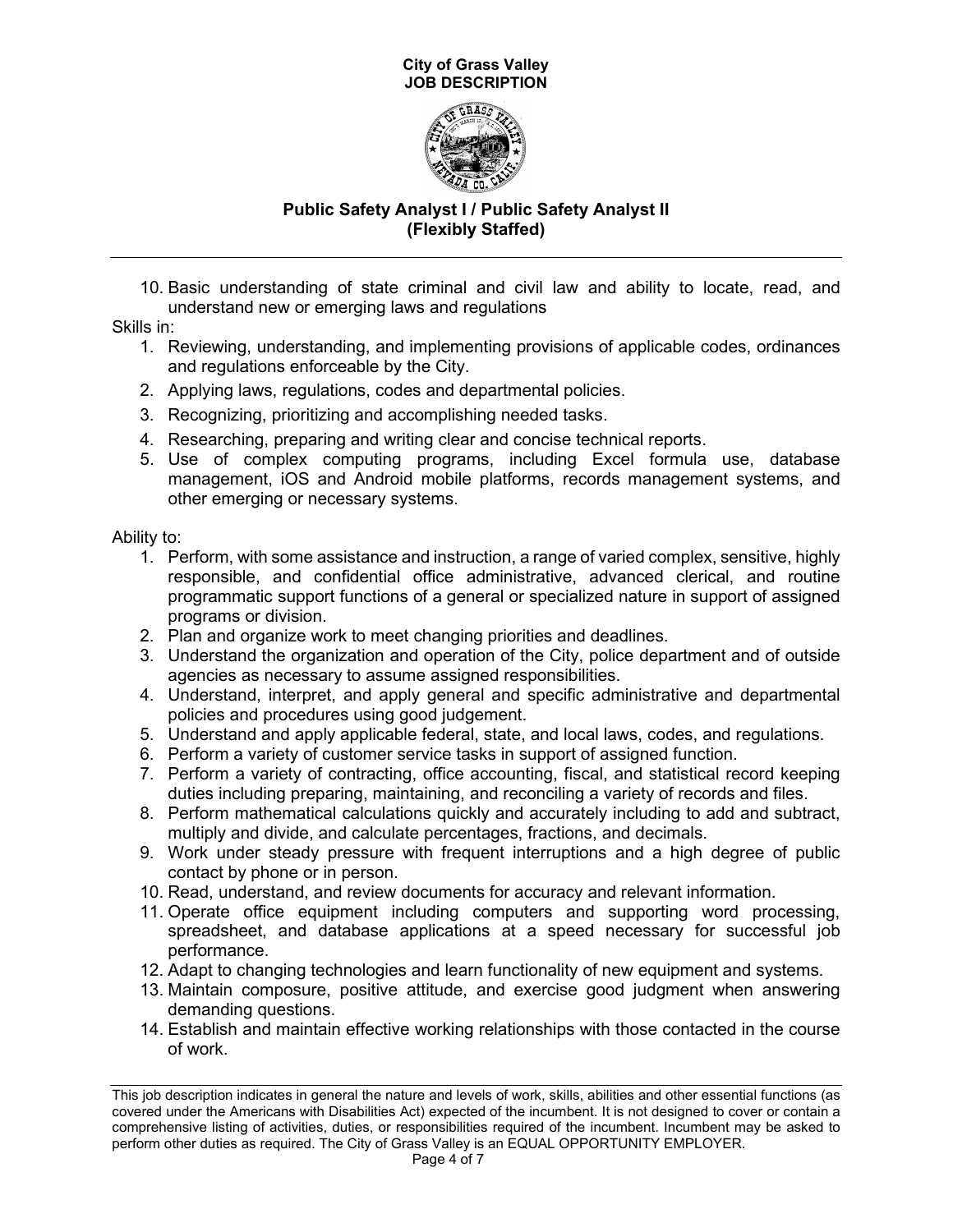

# **Public Safety Analyst I / Public Safety Analyst II (Flexibly Staffed)**

- 15. Participate in researching, compiling, analyzing, and interpreting data make recommendations based upon same
- 16. Prepare clear, accurate, and concise letters, reports, and other correspondence.
- 17. Understand and carry out oral and written directions.
- 18. Respond tactfully, clearly, concisely, and appropriately to inquiries from the public, press, or other agencies on sensitive issues in area of responsibility.
- 19. Exercise good judgment and maintain confidentiality in maintaining critical and sensitive information, records, and reports.
- 20. Utilize public relations techniques in responding to inquiries and complaints.
- 21. Communicate clearly and concisely, both orally and in writing.
- 22. Understand basic maps, sketches, drawings, specifications and technical manuals.
- 23. Understand crime scene and accident diagrams as well as other police reports and diagrams/maps.
- 24. Organize, prioritize and follow up on work assignments.
- 25. Work independently and as part of a team.

## Public Safety Analyst II, Additional Knowledge, Skills and Abilities:

- 1. Knowledge of more complex principles, procedures, and methods used in the performance of customer service and office duties.
- 2. Knowledge of more complex mathematical principles and software programs and systems.
- 3. Knowledge of practices of budget preparation and administration.
- 4. Knowledge of methods and techniques of contract negotiation and administration.
- 5. Knowledge of municipal purchasing processes, including complex acquisitions and capital asset purchases and project administration.
- 6. Skills in interpreting and complying with provisions of applicable codes, ordinances and regulations enforceable by the City.
- 7. Ability to independently perform a full range of varied complex, sensitive, highly responsible, and confidential office administrative, advanced clerical, and routine programmatic support functions of a general or specialized nature in support of assigned programs and divisions with only occasional instruction or assistance.
- 8. Ability to read and interpret maps, sketches, drawings, specifications and technical manuals.
- 9. Ability to oversee contracts.

This job description indicates in general the nature and levels of work, skills, abilities and other essential functions (as covered under the Americans with Disabilities Act) expected of the incumbent. It is not designed to cover or contain a comprehensive listing of activities, duties, or responsibilities required of the incumbent. Incumbent may be asked to perform other duties as required. The City of Grass Valley is an EQUAL OPPORTUNITY EMPLOYER.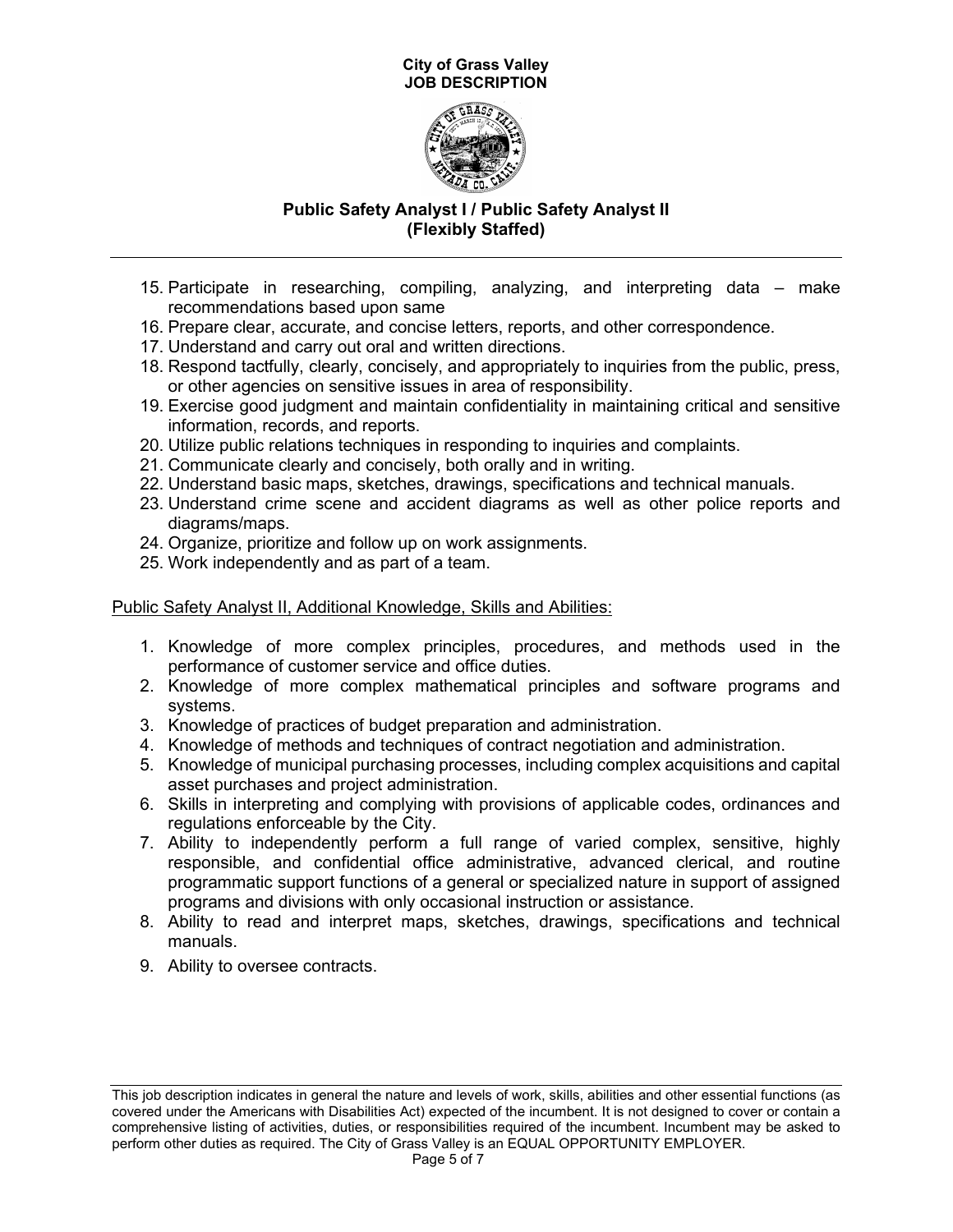

# **Public Safety Analyst I / Public Safety Analyst II (Flexibly Staffed)**

## **QUALIFICATIONS**

To perform this job successfully, the incumbent must be able to perform each of the essential duties satisfactorily as well as pass a stringent background investigation including a polygraph and/or psychological examination. Reasonable accommodations may be made to enable incumbents with disabilities to perform the essential functions. The requirements listed are representative of the knowledge, skill and/or ability required.

## **PHYSICAL REQUIREMENTS**

- 1. Must be free from any physical, emotional or mental condition which might adversely affect the ability to perform essential job duties.
- 2. Must be able to sit at a confined workstation for extended periods or work at a drafting table for extended periods while performing essential duties.
- 3. On a continuous basis, sit at a desk and in meetings for long periods of time. Intermittently twist to reach equipment surrounding desk, perform simple grasping and fine manipulation, use telephone and communicate through written means.
- 4. While performing the duties of this job the incumbent is regularly required to stand, walk, sit, drive, use hands and fingers, handle or feel, reach with hands and arms, grasp, hold, and manipulate tools and talk and hear. The incumbent is occasionally required to climb, balance and stoop, kneel, crouch, or crawl and must frequently lift and/or carry up to 20 pounds alone, and up to 40 pounds with assistance. See in the normal visual range with or without correction. Hear in the normal audio range with or without correction.

# **EDUCATION AND EXPERIENCE**

A typical way to obtain the knowledge and skills is:

- 1. An Associates of Arts degree, or equivalent, from an accredited college or university with major course work in general education, business, accounting, a legal field of study, or a closely related field; and
- 2. A. Public Safety Analyst I One year of customer service, specialized clerical, accounting clerical, permitting, or administrative/business experience involving professional work experience and record keeping.

B. Public Safety Analyst II - Three years of customer service, specialized clerical, accounting clerical, permitting, or administrative/business experience involving professional work experience and record keeping.

## **CERTIFICATES, LICENSES AND REGISTRATIONS**

1. Must have an acceptable driving record and possess an appropriate California Driver's License.

This job description indicates in general the nature and levels of work, skills, abilities and other essential functions (as covered under the Americans with Disabilities Act) expected of the incumbent. It is not designed to cover or contain a comprehensive listing of activities, duties, or responsibilities required of the incumbent. Incumbent may be asked to perform other duties as required. The City of Grass Valley is an EQUAL OPPORTUNITY EMPLOYER.